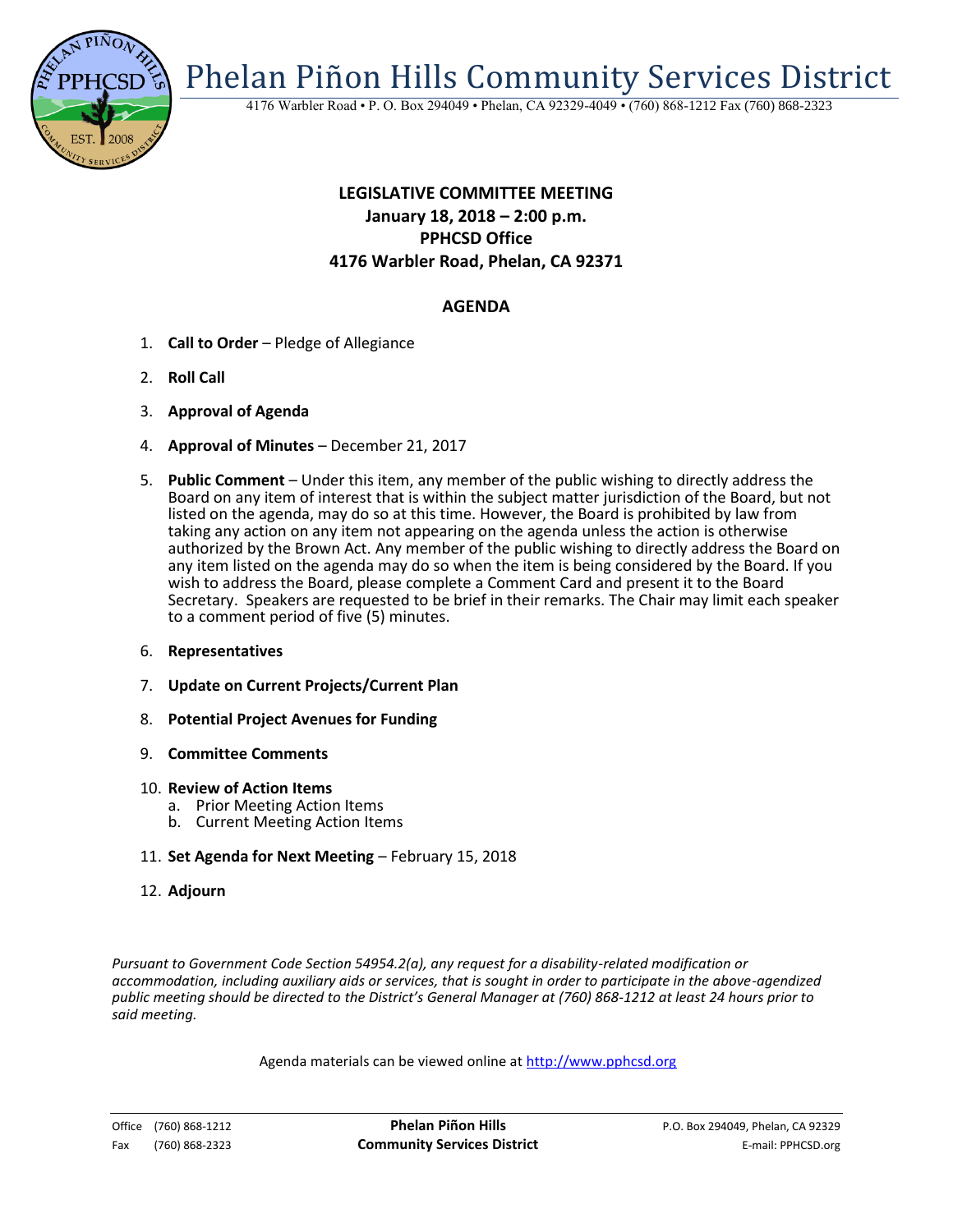

Phelan Piñon Hills Community Services District

4176 Warbler Road • P. O. Box 294049 • Phelan, CA 92329-4049 • (760) 868-1212 Fax (760) 868-2323

## **LEGISLATIVE COMMITTEE MEETING December 21, 2017 – 2:00 p.m. PPHCSD Office 4176 Warbler Road, Phelan, CA**

## **MINUTES**

**Committee Members Present:** Al Morrissette, Chair Cathy Pace, President

**Staff Present: Con Bartz, General Manager** Kimberly Ward, HR Manager/Executive Secretary

- 1. **Call to Order** Director Morrissette called the meeting to order at 2:03 p.m.
- 2. **Roll Call** All Committee members were present.
- 3. **Approval of Agenda**

Director Morrissette moved to approve the Agenda. Director Pace seconded the motion. The Agenda was approved as presented.

- 4. **Approval of Minutes –** October 19, 2017 Director Morrissette moved to approve the Minutes. Director Pace seconded the motion. All were in favor and the Minutes were approved as presented.
- 5. **Public Comment** None
- 6. **Representatives** None
- 7. **Update on Current Projects -** None
- 8. **Potential Project Avenues for Funding** There was a discussion of potential park grants from Morrell.It was noted that if funded, rural communities do not receive them. CWP worked with LA County to put in parks/trails along aqueduct. Bond for the ballot next year would be needed, as most bond monies have already been allocated.
- 9. **Committee Comments –** None